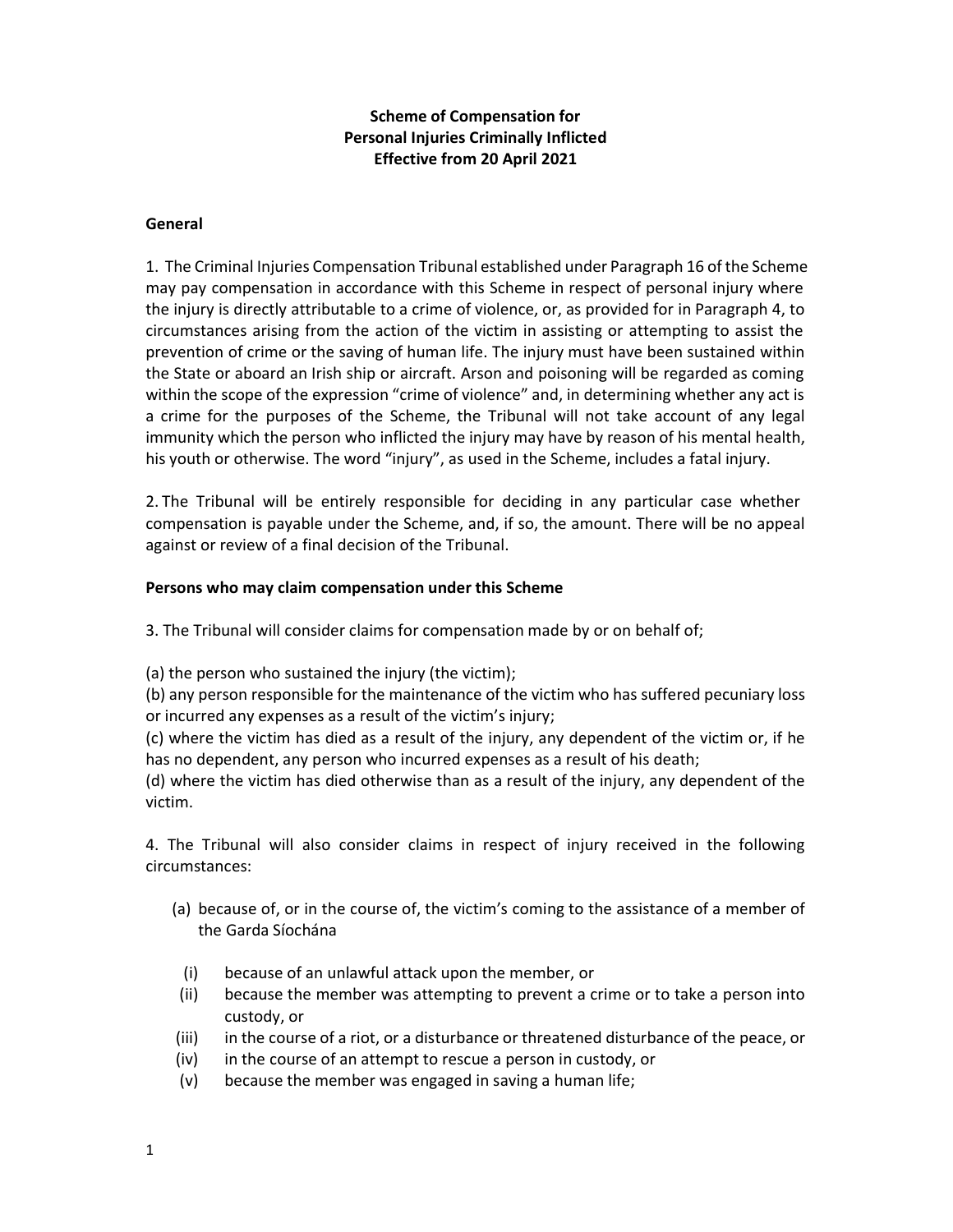(b) because of, or in the course of, attempting to prevent a crime in a public place;

(c) because of, or in the course of, attempting to prevent, in a public place, the escape of a person who had committed a crime, or the rescue of a person in custody;

(d) because of, or in the course of, attempting to save a human life.

5. If the injury is inflicted in the circumstances set out in the Scheme and any person would be entitled to claim compensation (whether statutory or non-statutory) otherwise than under the Scheme for the injury, he will not be prohibited from also claiming compensation under the Scheme but the Tribunal will decide the claim on the basis that no payment under the Scheme should result in compensation being duplicated and may accordingly decide either to make no award or to make a reduced award and may, moreover, decide that an award will be subject to conditions as to its repayment in whole or in part in the event of compensation being subsequently received from another source.

## Nature and extent of compensation

6. Subject to the limitations and restrictions contained elsewhere in this Scheme, the compensation to be awarded by the Tribunal will be on the basis of damages awarded under the Civil Liabilities Acts except that compensation will not be payable

(a) by way of exemplary, vindictive or aggravated damages;

(b) in respect of the maintenance of any child born to any victim of a sexual offence.

(c) in respect of loss or diminution of expectation of life;

(d) where the victim has died, for the benefit of the victim's estate, or

(e) in so far as injuries sustained on or after 1 January, 2006 are concerned, with the exception of fatal cases, in respect of pain and suffering. In fatal cases, the maximum award for compensation for pain and suffering is limited to the maximum amount set in any Statutory Instrument made pursuant to section 49 (1A) of the Civil Liability Act 1961 as amended.

7. Where the victim has died otherwise than as a result of the injury the Tribunal may award compensation in respect of loss of earnings, expenses and liabilities incurred before the death but only to a dependent who would, in the opinion of the Tribunal, otherwise suffer hardship.

8. Compensation will be by way of a lump sum payment, rather than a periodical pension, but it will be open to the Tribunal to make an interim award and to postpone making a final award in a case in which a final medical assessment of the injury is delayed.

## Limitation and restriction of compensation

9. No compensation will be payable unless the Tribunal is satisfied that the injury is such that compensation of not less than €500 should be awarded.

10. No compensation will be payable to an applicant who has not, in the opinion of the Tribunal, given the Tribunal all reasonable assistance, in relation to any medical report that it may require, and otherwise.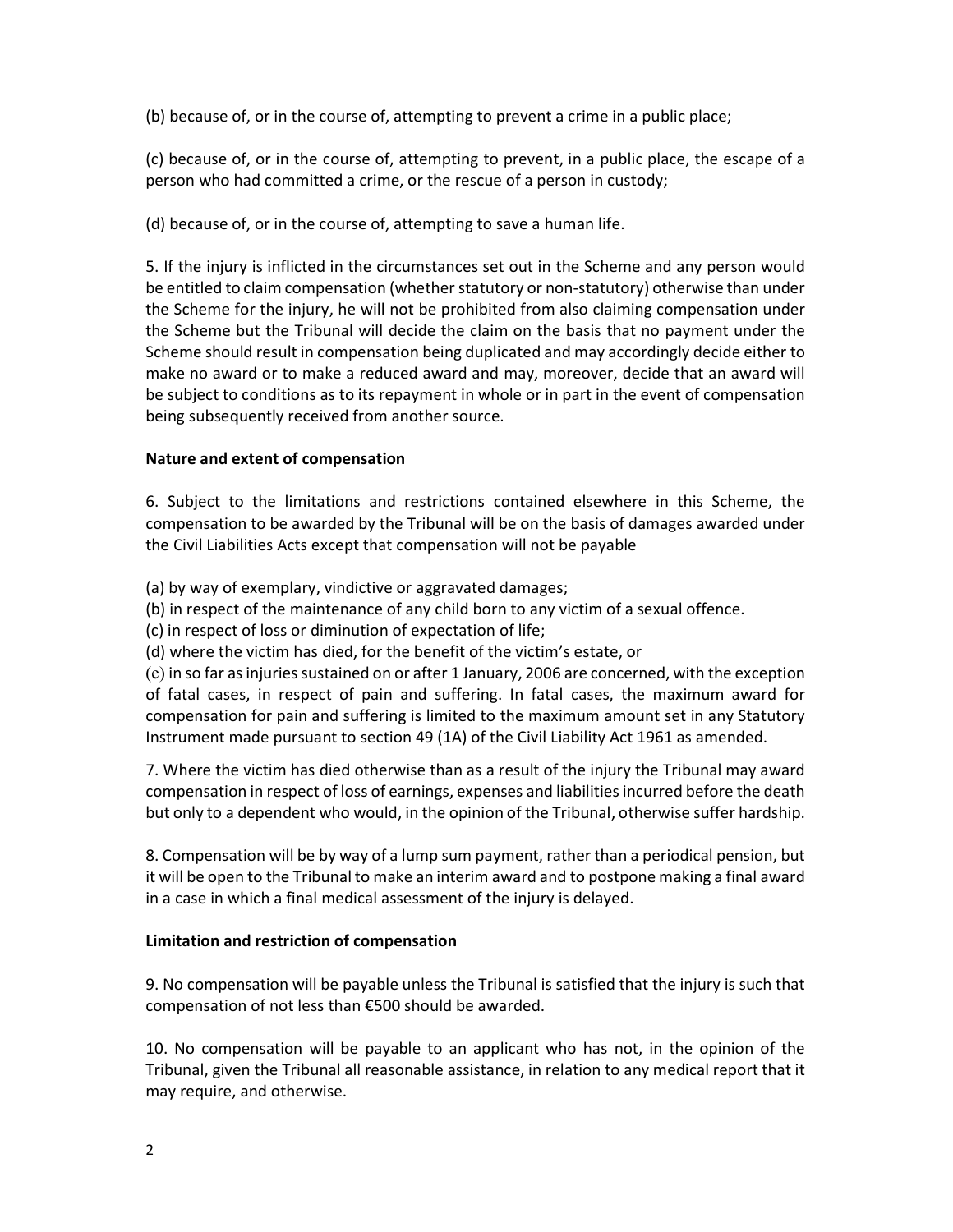11. No compensation will be payable in respect of injuries inflicted in a traffic offence except in a case where there has been, in the opinion of the Tribunal, a deliberate attempt to run down the victim.

12. No compensation will be payable where the Tribunal is satisfied that the victim was responsible, either because of provocation or otherwise, for the offence giving rise to his injuries and the Tribunal may reduce the amount of an award where, in its opinion, the victim has been partially responsible for the offence.

13. No compensation will be payable where the Tribunal is satisfied that the conduct of the victim, his character or his way of life make it inappropriate that he should be granted an award and the Tribunal may reduce the amount of an award where, in its opinion, it is appropriate to do so having regard to the conduct, character or way of life of the victim.

14. Compensation will be reduced by the value of the entitlement of the victim or claimant to social welfare benefits payable as a result of the injury and will be reduced, to the extent determined by the Tribunal, in respect of the entitlement of the victim to receive, under his conditions of employment, wages or salary while on sick leave.

15. The Tribunal will deduct from the amount of an award under this Scheme any sums paid to or for the benefit of the victim or his dependants by way of compensation or damages from the offender or any person on the offender's behalf following the injury.

#### Finance and Administration

16. The Scheme will be administered by the Criminal Injuries Compensation Tribunal, the members of which will be appointed by the Minister for Justice. It will consist of a Chair and 13 ordinary members. The Chair and each member will be either a practising barrister or a practising solicitor. The members of the Tribunal will act on a part-time basis but they will be paid fees for work done on a basis to be determined by the Minister for the Public Service.

17. Compensation will be payable out of funds made available to the Tribunal out of moneys provided by the Oireachtas. [See Annex.]

18. The Tribunal will submit annually to the Minister for Justice a full report on the operation of the Scheme together with their accounts. The report and accounts will be laid before both Houses of the Oireachtas. In addition, the Tribunal may, in connection with its annual report or otherwise, publish such information concerning the Scheme and decisions in individual cases as may, in its opinion, assist intending applicants for compensation.

#### Procedures etc.

19. The Tribunal will be free to draw up and publish any instructions it considers necessary regarding the procedure for administering the Scheme. However, these instructions will be consistent with the provisions of the Scheme and with the general intention that the administration of the Scheme and, in particular, proceedings before the Tribunal, should be informal.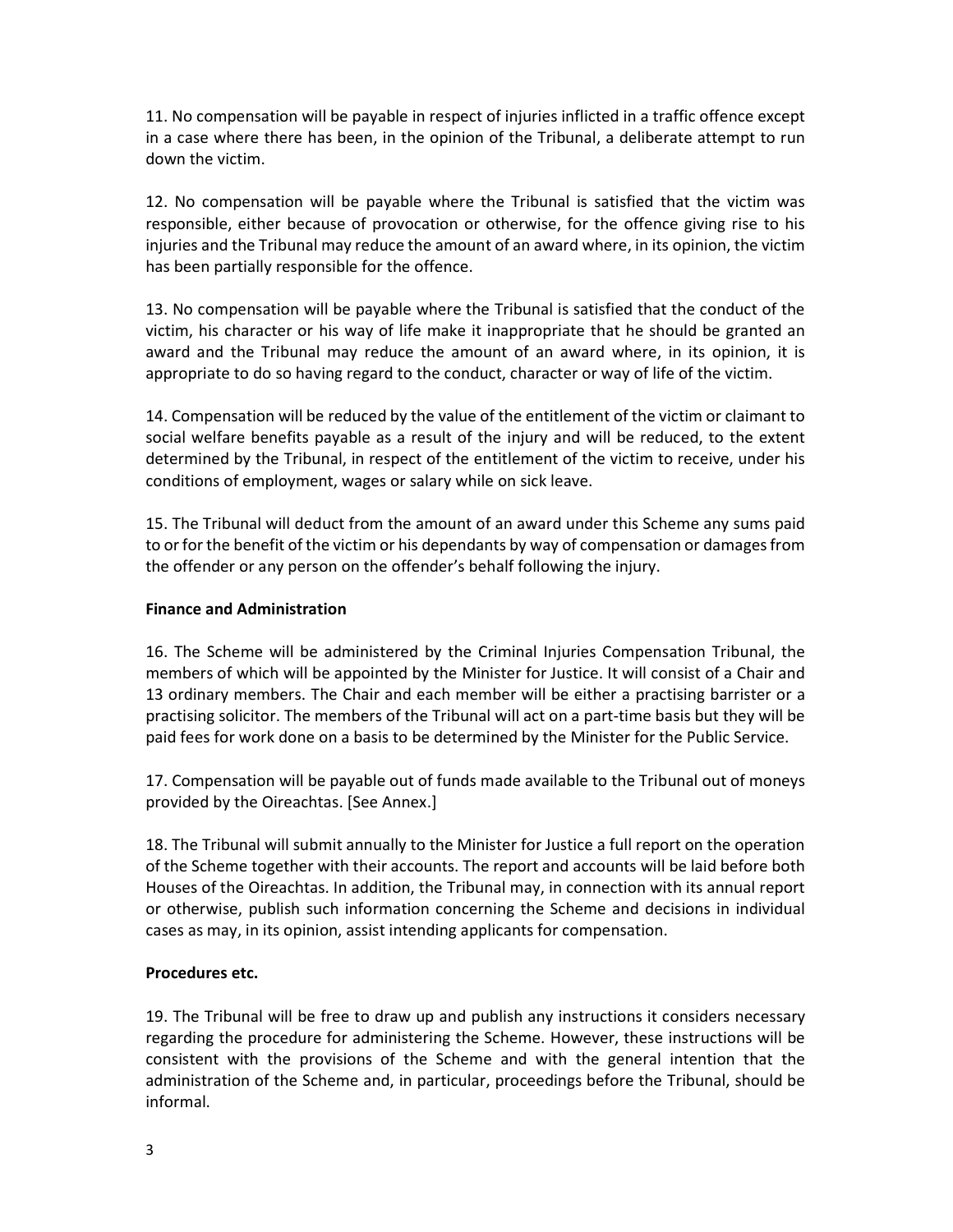20. Applications should be made as soon as possible but, except in circumstances determined by the Tribunal to justify exceptional treatment, not later than three months after the event giving rise to the injury. No applications may be accepted by the Tribunal where the event giving rise to the injury took place more than two years prior to the date of application.

21. Applications should be made on the Tribunal's application form. This will be obtainable from the Secretary to the Tribunal.

22. To qualify for compensation it will be necessary to indicate to the Tribunal that the offence giving rise to injury has been the subject of criminal proceedings or that it was reported without delay to the Gardaí or to the Garda Síochána Ombudsman Commission (GSOC) in any case where the crime is alleged to have been carried out by a member of An Garda Síochána. However, the Tribunal will have discretion to dispense with this requirement where they are satisfied that all reasonable efforts were made by or on behalf of the claimant to notify the Garda Síochána or the GSOC as the case may be, of the offence and to cooperate with them.

23. The Tribunal's staff will process applications in the first instance and may seek all relevant information as to the circumstances of the injury either from the applicant or otherwise.

24. A decision by the Tribunal on a claim may, in the first instance, be taken by a duly authorised officer of the Tribunal where the amount claimed does not exceed €3,000. Where the claim is for a greater sum than €3,000 or where the claimant is not satisfied with a decision by that officer, the decision will normally be taken by one member of the Tribunal. However where a decision involves an award of €75,000 or more, that decision will be taken by three Tribunal members. The Tribunal will have discretion to hear any claim at a hearing before three members of the Tribunal and a person who is dissatisfied with a decision of first instance given by one member or three members as the case may be, may also have his claim so heard. In the latter case the member or members who gave the initial decision will not be amongst the three members of the Tribunal present at the hearing. Apart from an appeal by an applicant against a decision of a duly authorised officer or against a decision of first instance given by one member or three members as the case may be, there will be no appeal against a decision of the Tribunal.

25. The proceedings at the hearing of the Tribunal will be by way of a presentation of his case by the applicant who will be entitled to call, examine and cross examine witnesses. It will be for the claimant to establish his case. A member of the Tribunal's staff may make submission to the Tribunal on the case and will also be entitled to call, examine and cross examine witnesses. All information before the Tribunal will be available to the applicant.

26. An applicant may be accompanied by his legal adviser or another person but the Tribunal will not pay the costs of legal representation.

27. The Tribunal may, at its discretion, pay the necessary and reasonable expenses of witnesses.

28. Hearings will be in private.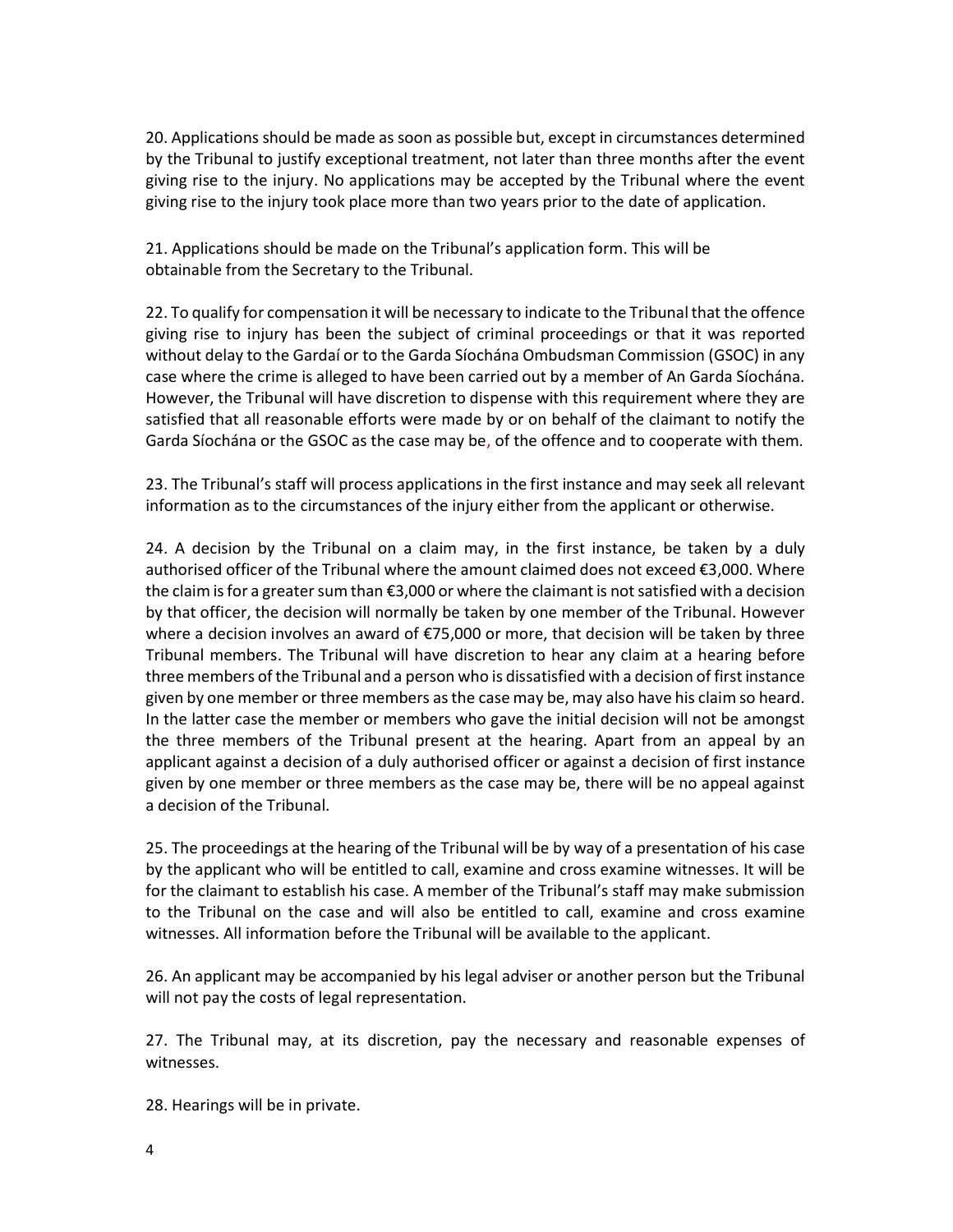29. The decisions of the Tribunal, appropriately redacted to remove personal data, may be made publicly available.

30. The standard of proof which the Tribunal will apply to a determination of any claim will be the balance of probabilities.

31. The Tribunal will be entitled to make any arrangements which it considers desirable for the administration of money it awards as compensation.